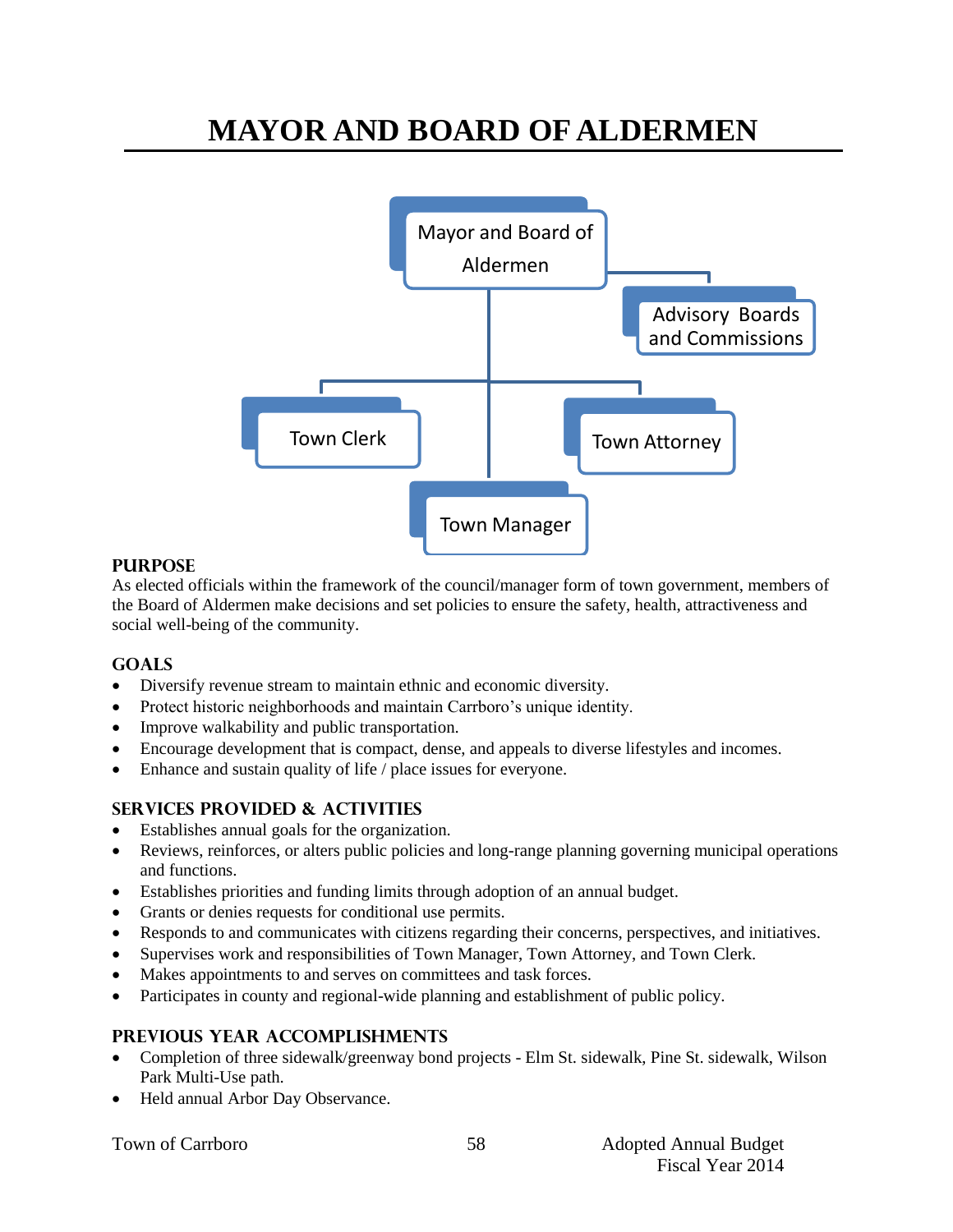- Tree City USA for  $26<sup>th</sup>$  year.
- Solar energy system installed at Town Commons
- Groundbreaking of 300 E. Main Street Project and Parking Garage

#### **Upcoming Fiscal year objectives**

- Review downtown parking situation.
- Encourage commercial development, especially local, "green collar", and arts-related businesses, through zoning changes, the Revolving Loan Fund, the Local Living Economy Task Force, and other initiatives identified at the annual retreat.
- Work to improve housing affordability.

## **Budget summary MAYOR AND BOARD OF ALDERMEN - DEPARTMENTAL TOTAL**

| <b>ADOPTED</b><br><b>ADOPTED</b><br><b>ACTUAL</b> | 2011-12 | 2012-13       | 2013-14       | <b>CHANGE</b> |
|---------------------------------------------------|---------|---------------|---------------|---------------|
|                                                   |         | <b>BUDGET</b> | <b>BUDGET</b> |               |

#### **SUMMARY**

| <b>TOTAL</b>      | 267,876 | 283,552 | 256,249                  | $-10\%$ |
|-------------------|---------|---------|--------------------------|---------|
| CAPITAL OUTLAY    |         | -       | $\overline{\phantom{0}}$ | 0%      |
| <b>OPERATIONS</b> | 147,465 | 162,650 | 168,100                  | 3%      |
| <b>PERSONNEL</b>  | 120,411 | 120,902 | 88,149                   | $-27\%$ |

#### **Changes in budget from prior year adopted budget**

Decrease in personnel costs is due to moving the Mayor's assistant position to the Town Clerk's budget. Changes in operating cost are associated with the addition of election costs as well as decreases in travel, departmental supplies and contract services.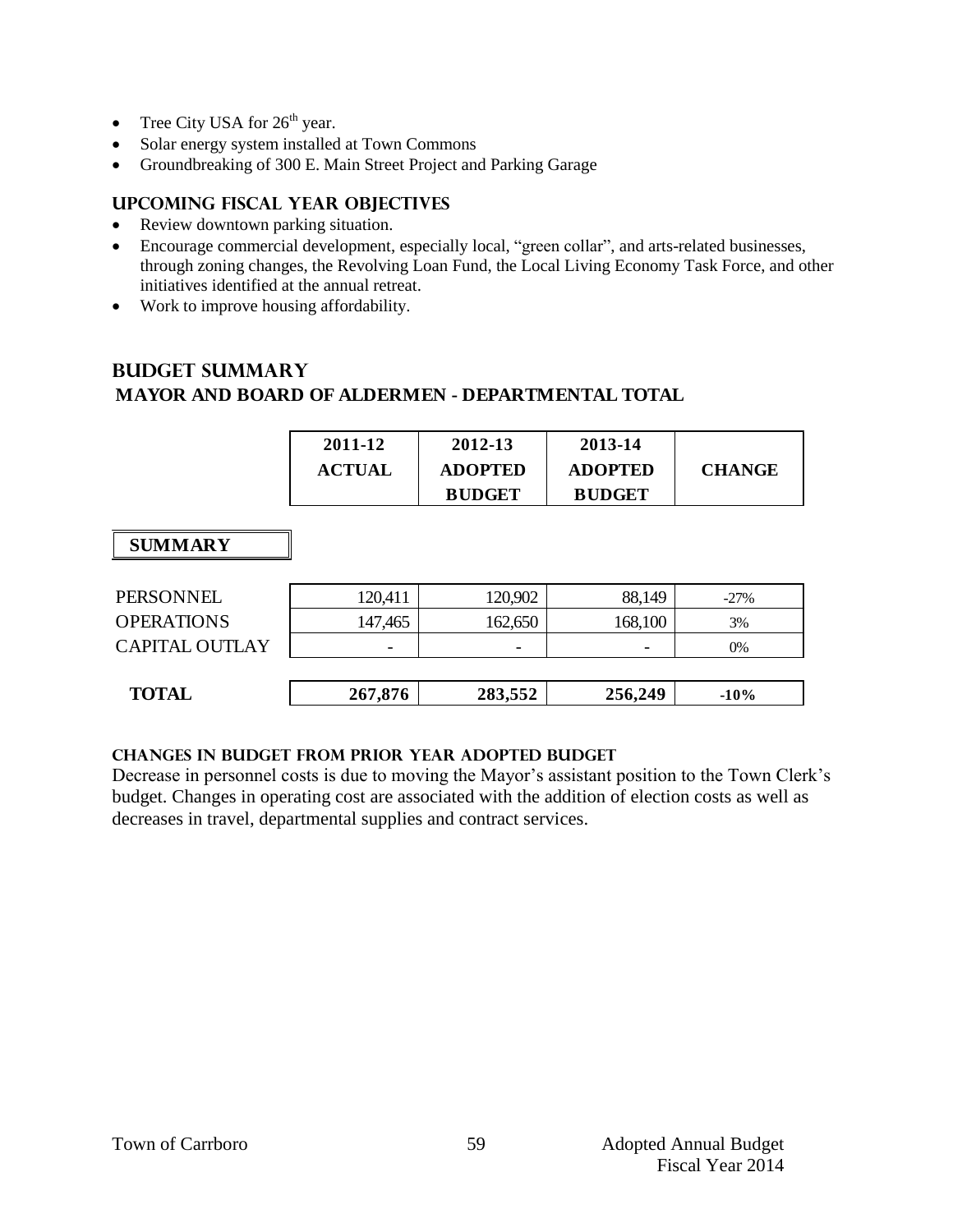## **ADVISORY BOARDS AND COMMISSIONS**

#### **PURPOSE**

The Advisory Boards and Commissions advise the Board of Aldermen on issues and policy decisions as provided for in the Carrboro Town Code.

#### **Services provided & activities**

- Review and make comments to the Board of Aldermen on proposed policies, plans and ordinances.
- Make recommendations to the Board of Aldermen as to the need for policies and ordinances.

#### **Budget summary**

#### **ADVISORY BOARDS/COMMISSIONS - DEPARTMENTAL TOTAL**

| 2011-12       | 2012-13        | 2013-14        |               |
|---------------|----------------|----------------|---------------|
| <b>ACTUAL</b> | <b>ADOPTED</b> | <b>ADOPTED</b> | <b>CHANGE</b> |
|               | <b>BUDGET</b>  | <b>BUDGET</b>  |               |

### **SUMMARY**

| <b>TOTAL</b>          | 8,322 | 11,800 | 16,550 | 40% |
|-----------------------|-------|--------|--------|-----|
|                       |       |        |        |     |
| <b>CAPITAL OUTLAY</b> | -     | -      | -      | 0%  |
| <b>OPERATIONS</b>     | 8,322 | 1,800  | 16,550 | 40% |
| PERSONNEL             | -     | -      | -      | 0%  |

#### **Changes in budget from prior year adopted budget**

The increase in operations is mainly due to an increase in the Arts Committee budget.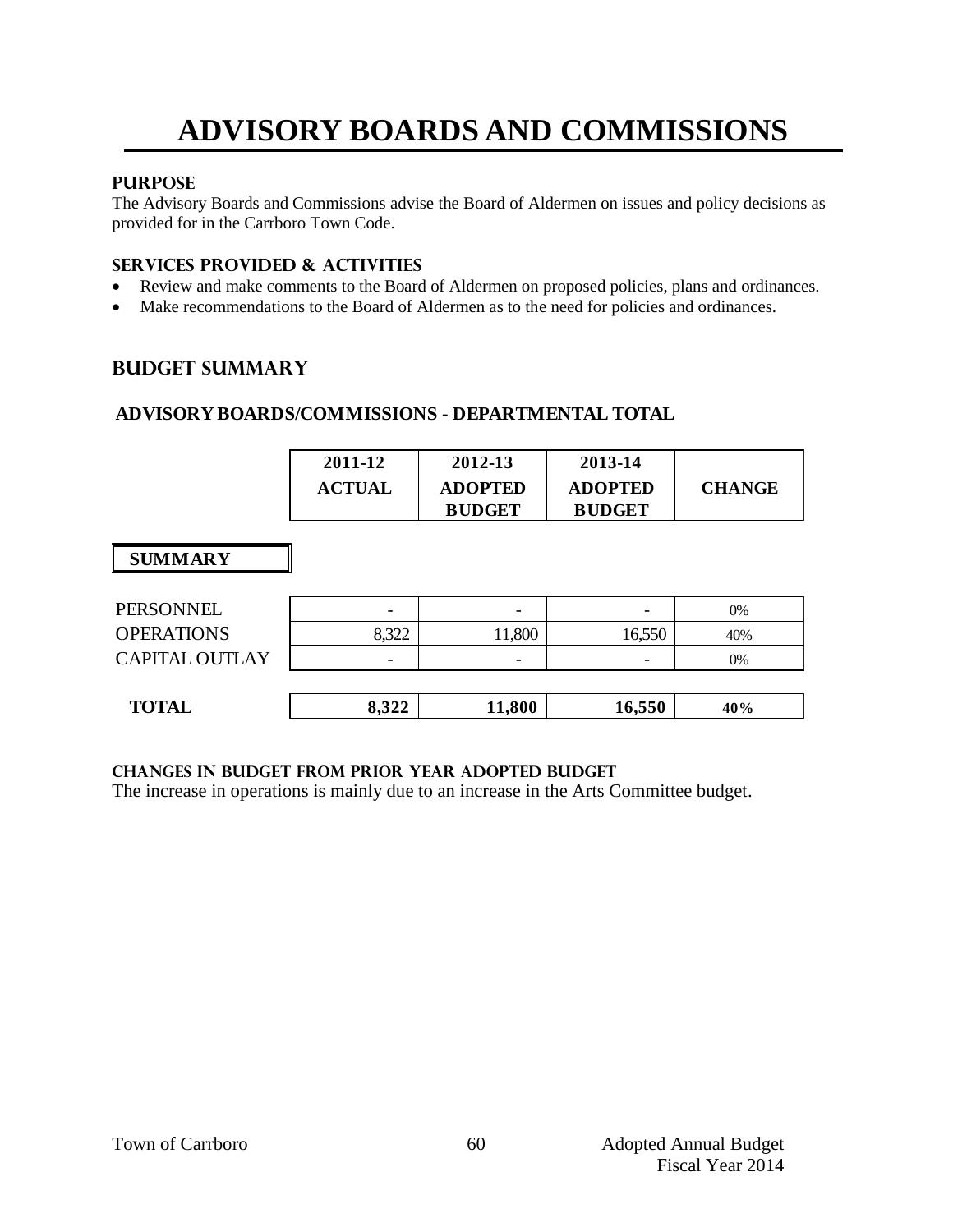## **GOVERNANCE SUPPORT**

### **PURPOSE**

This budget supports local and regional agencies providing community services or information vital to the execution of Board of Aldermen priorities.

#### **Budget summary GOVERNANCE SUPPORT - DEPARTMENTAL TOTAL**

|                       | 2011-12<br><b>ACTUAL</b> | 2012-13<br><b>ADOPTED</b><br><b>BUDGET</b> | 2013-14<br><b>ADOPTED</b><br><b>BUDGET</b> | <b>CHANGE</b> |
|-----------------------|--------------------------|--------------------------------------------|--------------------------------------------|---------------|
| <b>SUMMARY</b>        |                          |                                            |                                            |               |
| PERSONNEL             |                          | -                                          |                                            | 0%            |
| <b>OPERATIONS</b>     | 262,400                  | 327,445                                    | 444,468                                    | 36%           |
| <b>CAPITAL OUTLAY</b> |                          | -                                          |                                            | 0%            |
| <b>TOTAL</b>          | 262,400                  | 327,445                                    | 444,468                                    | 36%           |

#### **changes in budget from prior year adopted budget**

The main increases in operations are in the Human Services Grant Program and Community Outreach. Two new line items include the Alliance for Innovation with a budget of \$1,825 and Carrboro Tourism and Development Authority with a budget of \$111,180.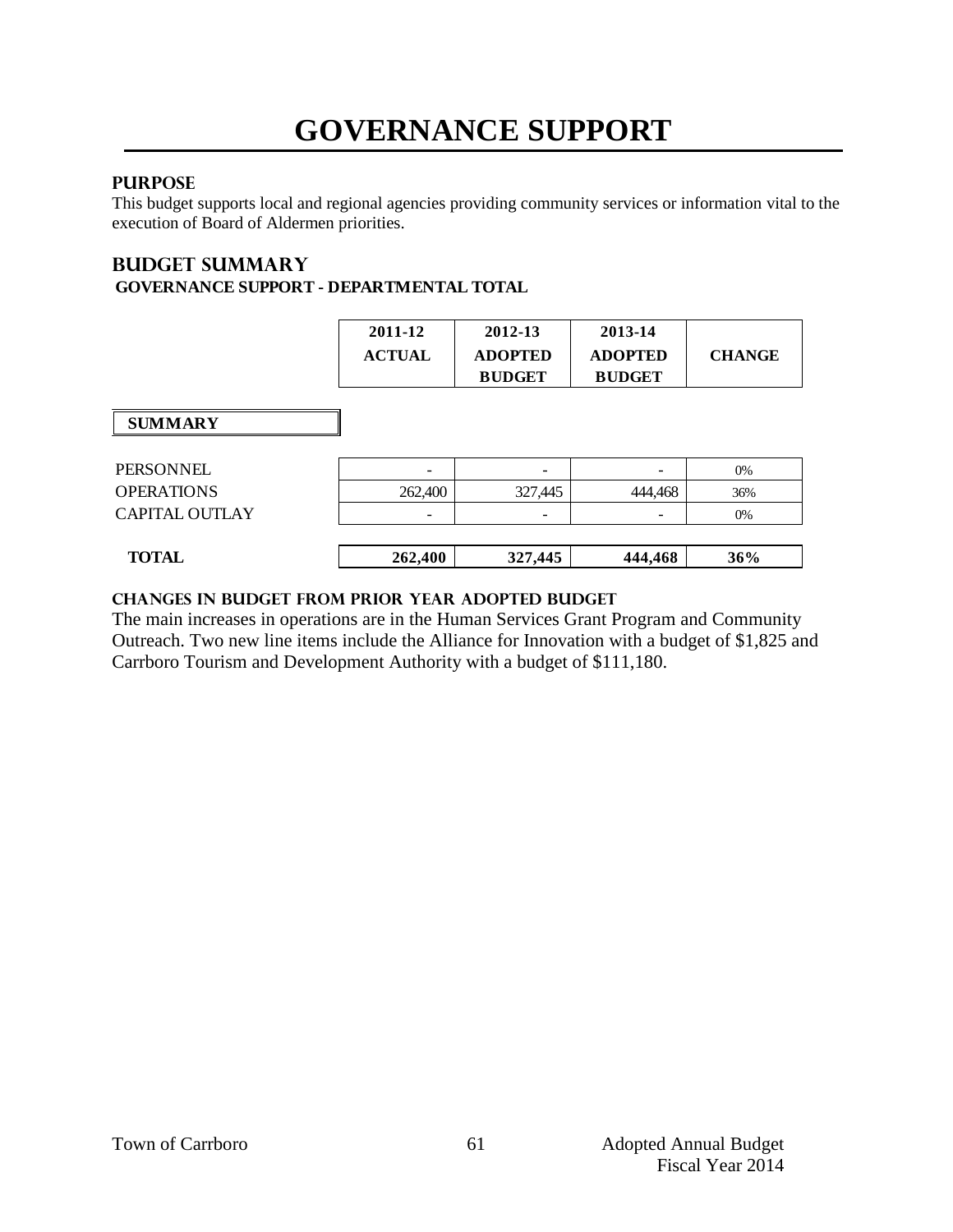## **TOWN MANAGER**



#### **PURPOSE**

The Town Manager serves as primary advisor to, and implements the policies of, the Mayor and Board of Aldermen. The Town Manager communicates these policies to residents and staff, and effectively organizes and manages town staff and resources to respond to the community and residents' needs.

#### **GOALS**

- To lead an organization that functions well internally and implements Board policies in a timely, effective, efficient, and friendly manner.
- To give well-informed, helpful advice to the Board on policy options and other matters.
- To facilitate effective Board action through the presentation of clear, concise agendas.
- To adhere to the professional code of ethics and always work towards the long-term best interests of the Town.
- To ensure staff satisfaction and retention.

## **SERVICES PROVIDED & ACTIVITIES**

- Provides general guidance and support to town departments in achieving town-wide goals and objectives.
- Seeks capital improvement strategies to meet the needs of the town and organization.
- Studies, develops, and implements policy and program recommendations at the direction of the Board of Aldermen.
- Provides support for the Board of Aldermen.
- Represents the town's interests on local, regional, and state-wide bodies dealing with issues important to Carrboro.
- Conducts and facilitates public communication with the Mayor and Board of Aldermen, residents, employees, and other users of town services.

#### **PREVIOUS YEAR ACCOMPLISHMENTS**

- Completed Solar Energy installation opportunity at Town Commons.
- Received upgrades of Town's Debt Ratings to AA+/Aa2
- Received Tree City USA designation for  $27<sup>th</sup>$  Year
- Received GFOA Distinguished Budget Presentation
- Received GFOA Award for Excellence in Financial Reporting
- Held Business/Developer Roundtable Meeting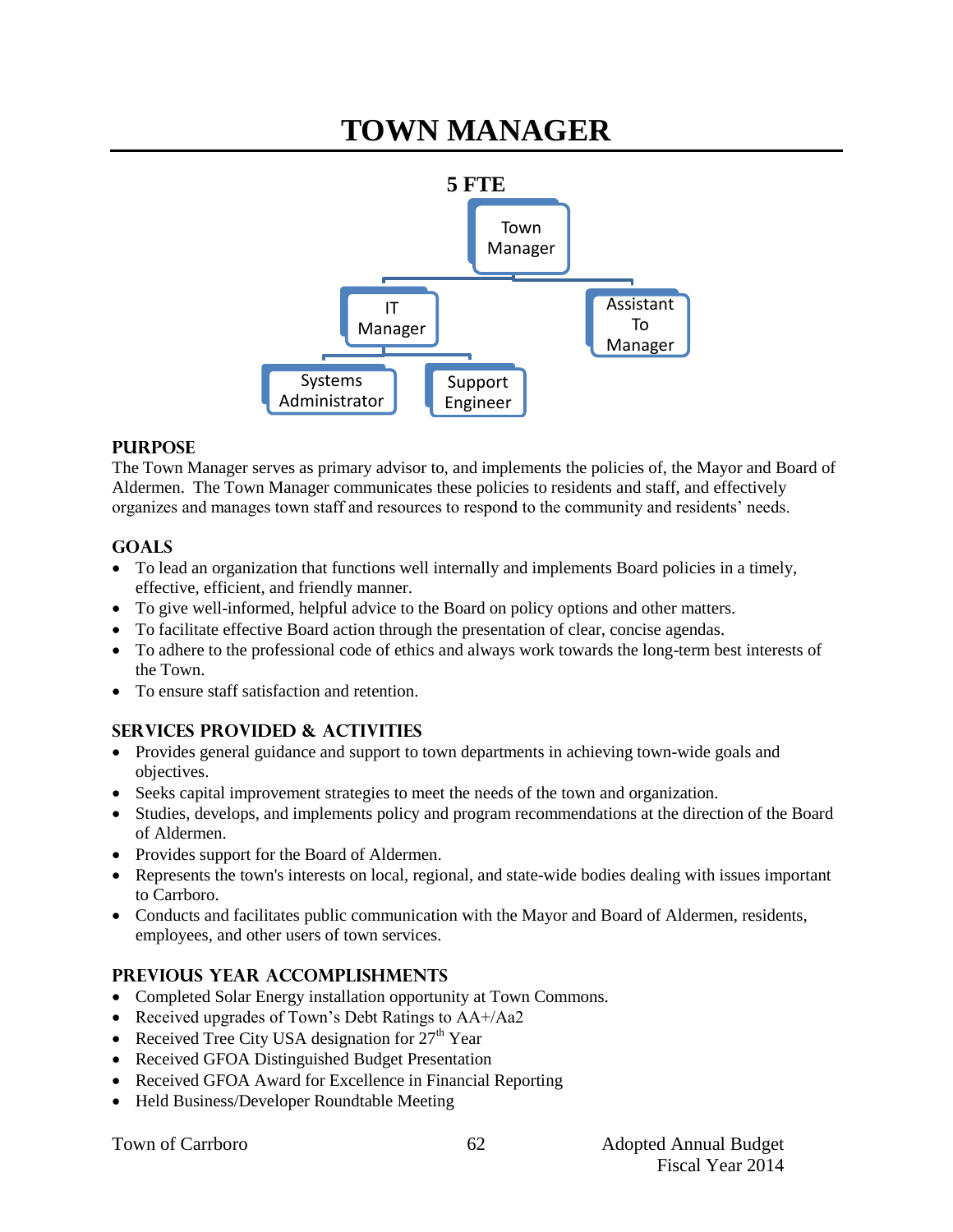#### **UPCOMING FISCAL YEAR OBJECTIVES**

- Look for ways to continue providing quality services in ways that minimize the impact on the property tax rate.
- Focus on Board's economic development initiatives.
- Continue Better Together process with emphasis on sustainability.

## **Budget summary TOWN MANAGER - DEPARTMENTAL TOTAL**

| 2011-12       | 2012-13        | 2013-14        |               |
|---------------|----------------|----------------|---------------|
| <b>ACTUAL</b> | <b>ADOPTED</b> | <b>ADOPTED</b> | <b>CHANGE</b> |
|               | <b>BUDGET</b>  | <b>BUDGET</b>  |               |

 **SUMMARY**

| PERSONNEL             | 180,439 | 239,376 | 260,570 | 9%     |
|-----------------------|---------|---------|---------|--------|
| <b>OPERATIONS</b>     | 41,663  | 22,750  | 10,600  | $-53%$ |
| <b>CAPITAL OUTLAY</b> | -       | -       | 1,000   | 0%     |
|                       |         |         |         |        |
| <b>TOTAL</b>          | 222,102 | 262,126 | 272,170 | 4%     |
|                       |         |         |         |        |

#### **Changes in budget from prior year adopted budget**

The Town Manager's budget increased slightly due to personnel changes (hiring an intern and the addition of a vehicle allowance with the end of the manager's vehicle lease). Capital outlay includes office furniture.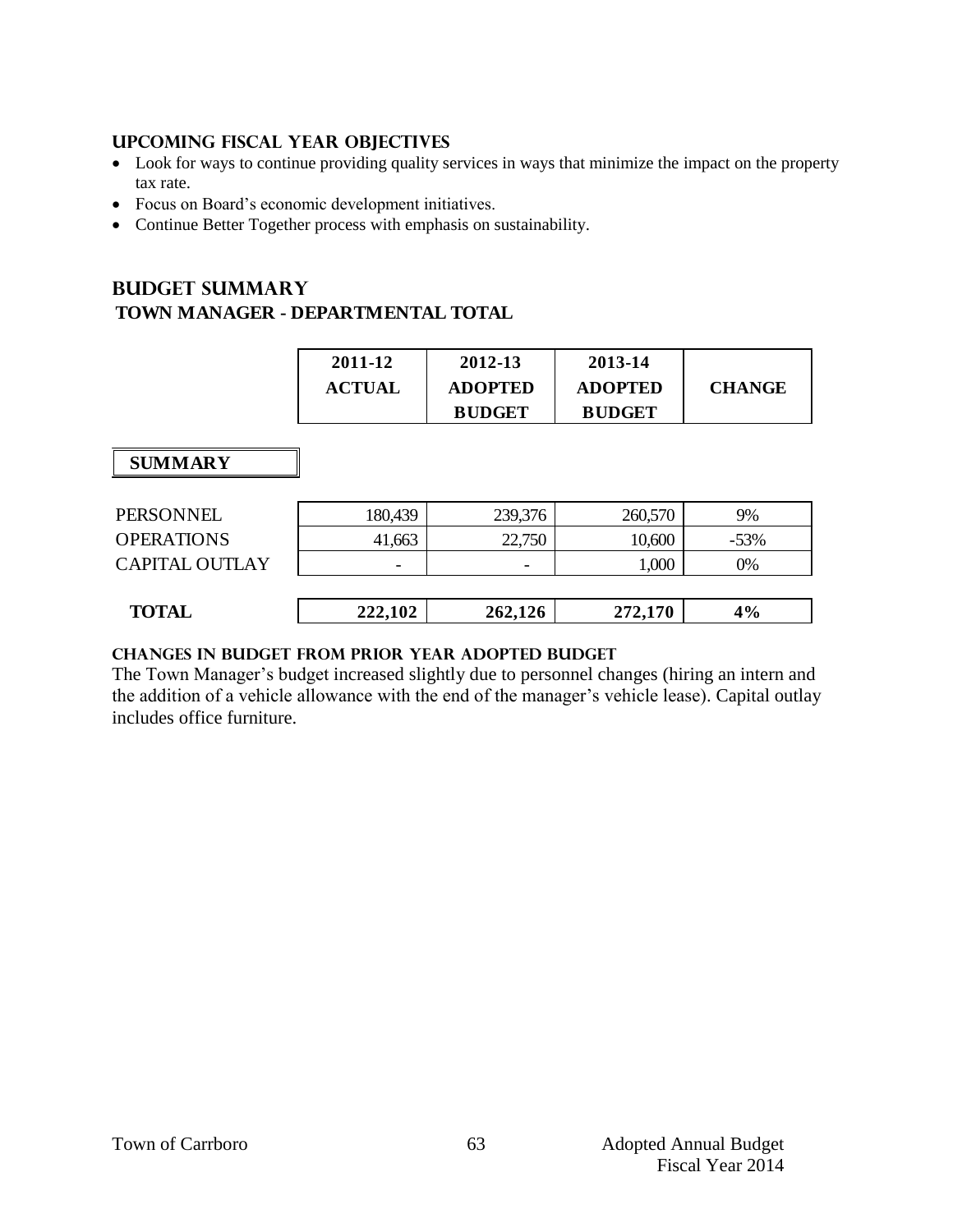# **INFORMATION TECHNOLOGY**

#### **PURPOSE:**

Information Technology provides the highest quality technology-based services in the most cost-effective manner to increase the efficiency and effectiveness of Town services. This is accomplished in a spirit of customer service, partnership, and consultation with our stakeholders, which fosters a customer-focused environment that integrates people, processes, and technology.

#### **Goals**

- To provide the technology to enhance the delivery of Town services and to increase the access to and the quality of vital government data.
- To partner with our customers to understand their business processes and needs and then identify activities that can be effectively streamlined through the application of technology in a manner that is cost-effective, convenient and satisfactory.
- To align technology to business processes throughout Town government.

#### **Services provided & activities**

- Provide technology support services for computer, voice and web presence to all departments.
- Provide technology project support and management for departments.
- Manage ongoing departmental application upgrade, patching and security. Manage ongoing operating system upgrades, patching and security.
- Maintain a replacement cycle for desktops and emergency services mobile computers through ongoing replacement cycles of aging inventory.
- Facilitate the collection, storage, security and integrity of electronic data while ensuring appropriate access.
- Provide, maintain and upgrade a reliable, scalable and secure infrastructure.
- Maintain reliable historical data backups for discrete data loss incidents and catastrophic events.
- Maintain, expand and upgrade Town wide phone system.
- Provide technology purchasing expertise to all departments.

#### **Previous year accomplishments**

- Completed NCDOT traffic signal upgrade project with Town owned IT fiber-optic overlay.
- Completed CIP initiative, traffic sign retroreflectivity management system implantation.
- Various departmental application upgrades and related hardware upgrades.

#### **Upcoming Fiscal year objectives**

- Continue Town's website refresh and improved Board of Aldermen meeting internet streaming and archival.
- Continue to work with national Gig.U and regional North Carolina Next Generation Network (NCNGN) initiatives. NCNGN is a regional effort by four leading Universities and six municipalities seeking to accelerate the deployment of ultra high-speed networks to their surrounding communities.
- Continue server virtualization with goal of decreasing the number of physical servers maintained by the Town while improving business continuity. This effort will dramatically decrease the overall energy consumption of Town IT infrastructure.
- Continue desktop virtualization with goal of further aligning technology to business processes.
- Continue advanced/multi-factor authentication implementation for Police Department NCIC/DCI access.
- Potentially implement integration of existing Police and Fire Departments records management system with Orange County 911 computer aided dispatch.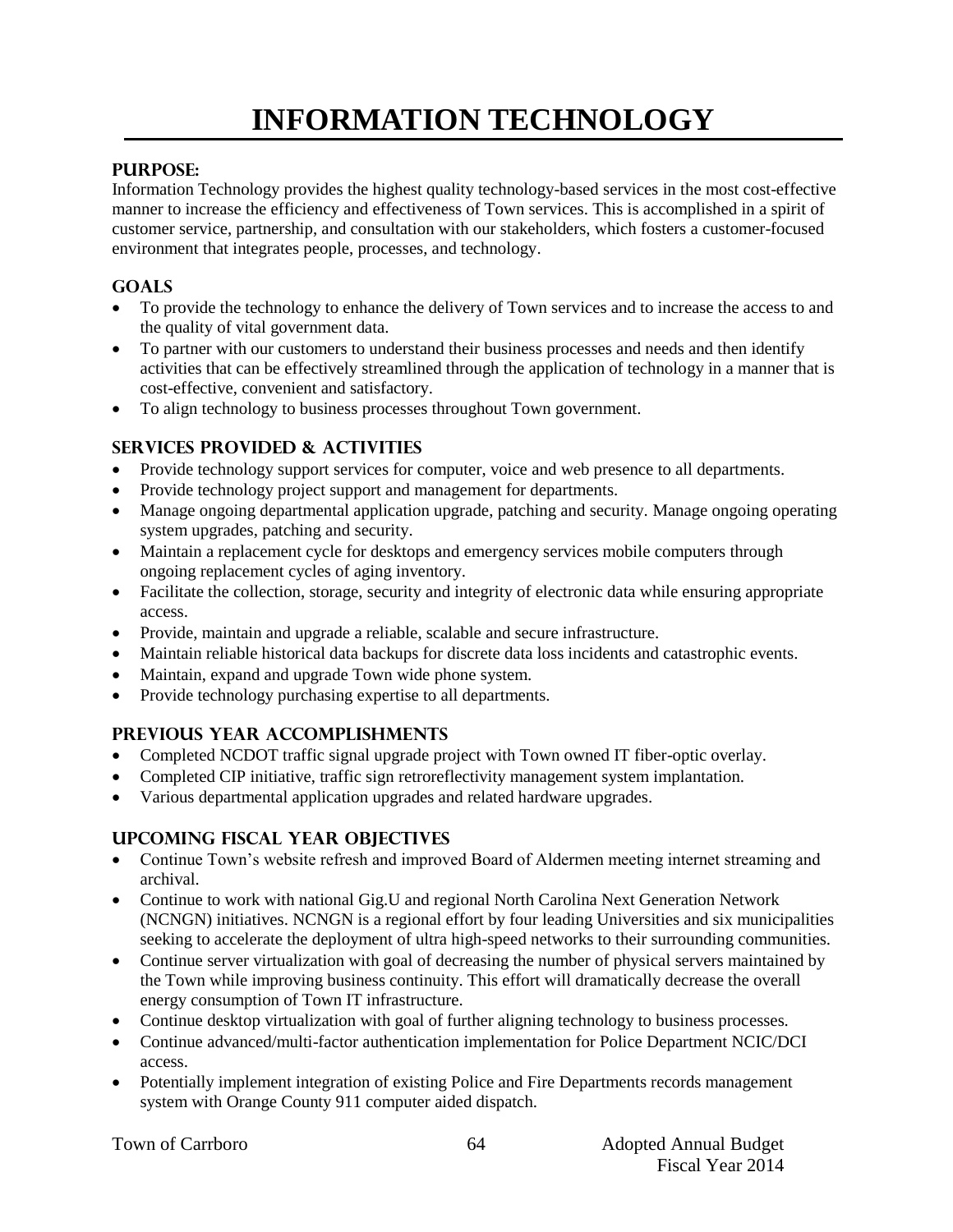- Potentially implement Police and Fire automatic vehicle locator (AVL) technology in patrol cars and fire apparatus.
- Investigate (potentially implement) PD patrol car in car video system.

#### **BOARD PRIORITIES**

IT supports all departments in their effort to meet board priorities & objectives.

#### **OBJECTIVES**

- 1. Identify activities that can be effectively streamlined through the application of technology in a manner that is cost-effective, convenient and satisfactory.
- 2. Increase access to and the quality of vital government data.
- 3. Provide the technology to enhance the delivery of town services.
- 4. Improve business continuity.
- 5. Maintain reliable historical data backups for discrete data loss incidents and catastrophic events.

#### **FY2010-11 ACTUAL FY2011-12 ACTUAL FY2012-13 ESTIMATED FY2013-14 PROJECTED** # of Workstations <sup>#</sup> Of WORStations **165** 170 175 175 175 # of Emergency Services Mobile Terminals Supported 40 43 43 43 44 Average Hours per Month of Unplanned Application Downtime During Business Hours  $\langle 1 \mid \langle 1 \mid \langle 1 \mid \langle 1 \mid \langle 1 \mid \langle 1 \rangle \rangle \rangle$ # Unsuccessful Backups  $\frac{1}{2}$  per Month  $\begin{vmatrix} 3 & 4 & 3 \\ 1 & 3 & 1 \end{vmatrix}$  1

#### **PERFORMANCE MEASURES**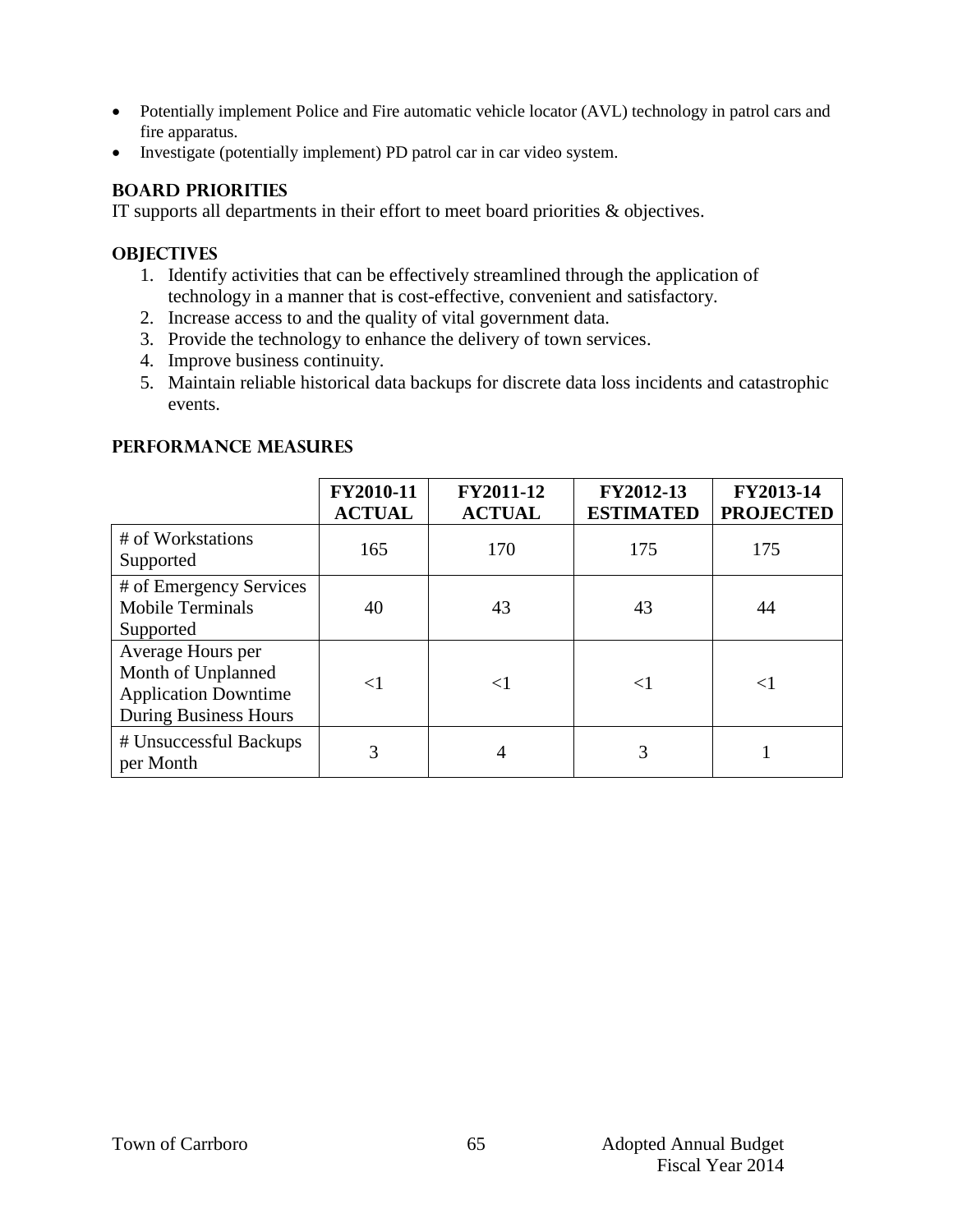## **Budget summary INFORMATION TECHNOLOGY - DEPARTMENTAL TOTAL**

| 2011-12       | 2012-13        | 2013-14        |               |
|---------------|----------------|----------------|---------------|
| <b>ACTUAL</b> | <b>ADOPTED</b> | <b>ADOPTED</b> | <b>CHANGE</b> |
|               | <b>BUDGET</b>  | <b>BUDGET</b>  |               |

### **SUMMARY**

| PERSONNEL             | 180,099 | 262,779   | 255,851   | $-3%$  |
|-----------------------|---------|-----------|-----------|--------|
| <b>OPERATIONS</b>     | 746,608 | 755,596   | 810,467   | 7%     |
| <b>CAPITAL OUTLAY</b> | 21,589  | 108,750   | 102,750   | $-6\%$ |
|                       |         |           |           |        |
| <b>TOTAL</b>          | 948,297 | 1,127,125 | 1,169,068 | $4\%$  |
|                       |         |           |           |        |

### **changes in budget from prior year adopted budget**

The main changes in the IT budget are in Operations due to rising license fees and contract services.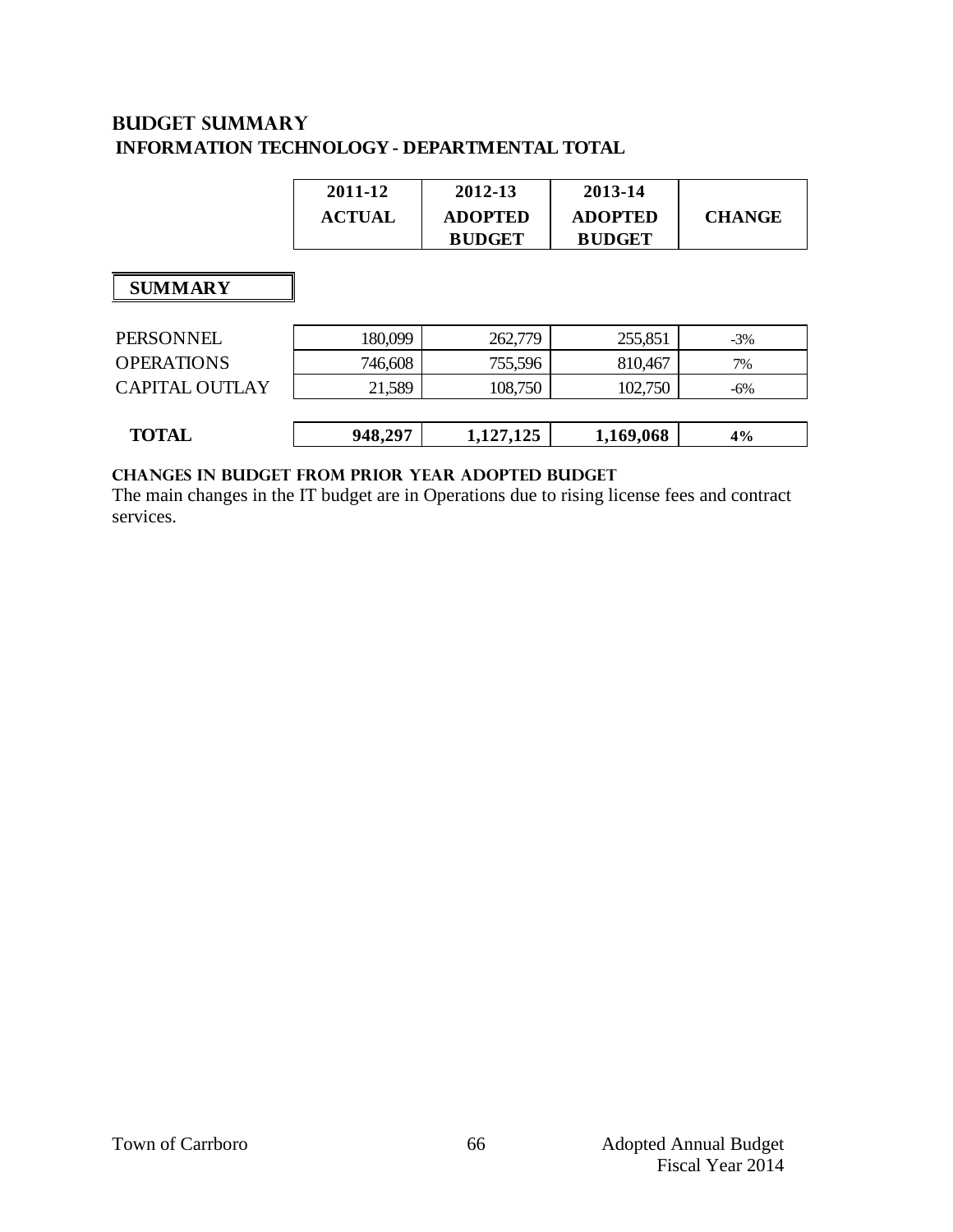## **ECONOMIC AND COMMUNITY DEVELOPMENT**



#### **PURPOSE**

The Economic and Community Development Department promotes and enhances the economic well being of Carrboro; administers the Human Services Grants program and promotes and facilitates the development of safe, decent, and affordable housing for Carrboro residents.

### **Goals**

- Diversify and expand the commercial tax base, to create more high paying jobs in town, and to promote the town's image as a place for businesses.
- Create synergy in the downtown through support for the arts and cultural events, promoting and supporting healthy lifestyles and creating a positive business environment for merchants and customers.
- Promote and support locally owned expanding and new start-up business with an emphasis on green and sustainable ventures.
- Provide adequate parking in the downtown to support existing and potential businesses.
- Increase the number of affordable energy efficient housing units.
- Support the outside agency organizations that provide unmet human services for low-moderate income persons.

## **Services provided & activities**

- Work with all developers and new or expanding businesses to facilitate the project review process and project implementation.
- Town liaison with neighborhood associations, non-profits, local and regional partners, and business leaders.
- Provide staffing to the Economic Sustainability Commission.
- Provide staffing to the Human Services Advisory Board and administer grant program.
- Coordinate housing as an Orange County HOME Consortium member.
- Produce annual Community Resource and Visitor's Guide.
- Market Carrboro Revolving Loan Fund and the Energy Efficiency Revolving Loan Fund.

#### **Previous year accomplishments**

- Adopted new guidelines for existing Revolving Loan Fund.
- Applied for and was awarded and have begun administration of CDBG Grant for Roberson Street Sewer Project.

| <b>Town of Carrboro</b> |
|-------------------------|
|                         |
|                         |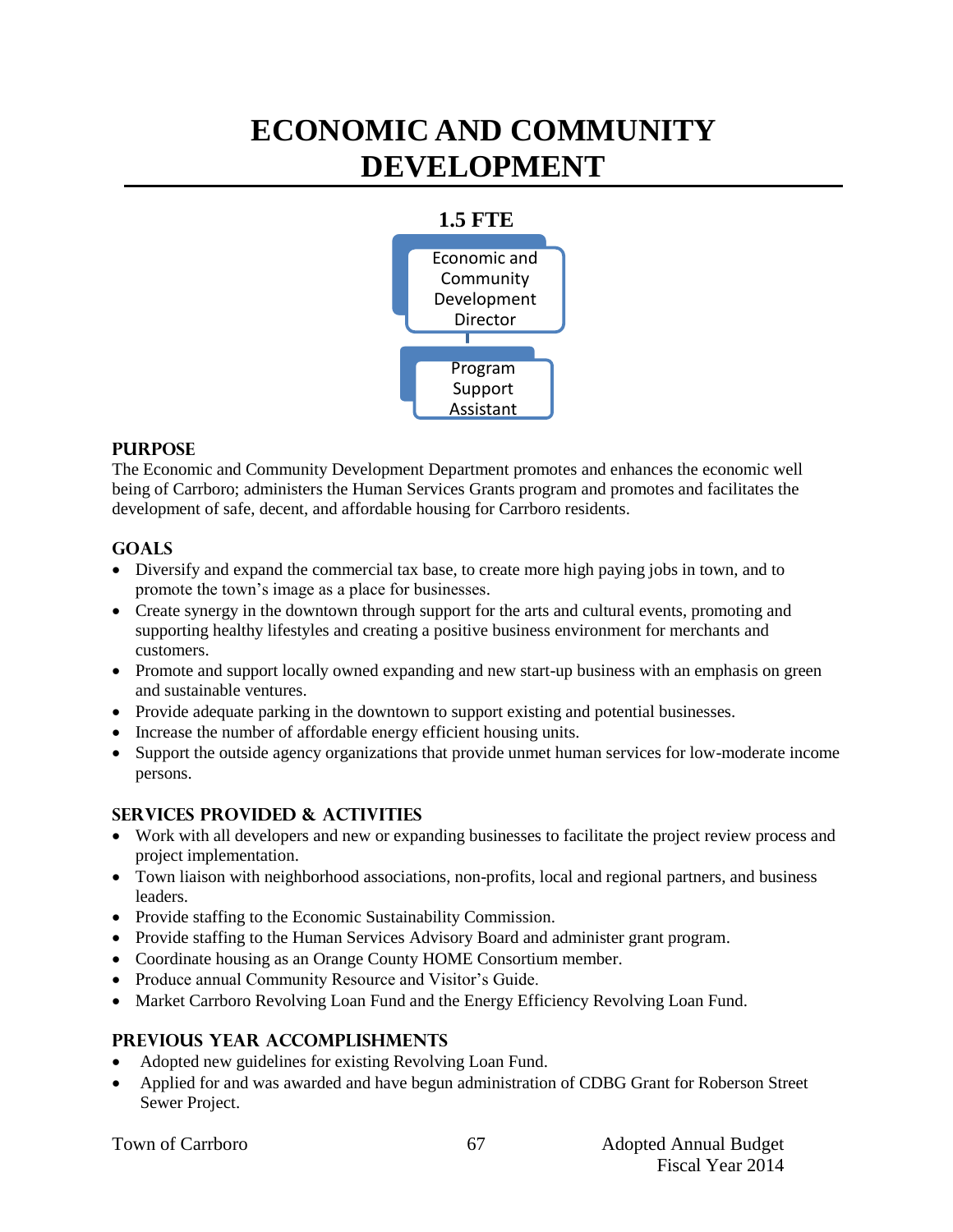- Had two (2) Carrboro Business meetings and a Developers Roundtable meeting.
- Ran a successful business promotion campaign "For the Love of Carrboro."
- Coordinated and outdoor concert in Town Commons in partnership with Cat's Cradle.
- Began Marketing and Branding Campaign through selection of Creative Team.

#### **Upcoming Fiscal year objectives**

- Continue to carry out recommendations of the Local Living Economy Task Force.
	- 1) By implementing a community branding process and initial marketing campaign.
		- 2) Establish a Carrboro Business organization to improve communication with and among the business community.
	- 3) Organize special events and business promotions i.e. For the Love of Carrboro, Tift Merritt Concert.
- Continue to market the Revolving Loan Fund, the Energy Efficiency Revolving Loan Fund and the newly created Carrboro Business Loan Fund.
- Work with the Arts Center on developing a plan for a Cultural Arts and Entertainment District.
- Work with the newly established TDA in administration of the local occupancy tax.
- Work with planning staff and UNC students to develop scope of work and schedules for developing a downtown parking plan.
- Explore second wave business development including services, infrastructure, and job development.
- Look for opportunities to encourage and facilitate walking and biking in the downtown.

## **BOARD PRIORITIES**

Diversify revenue stream to maintain ethnic and economic diversity. Enhance and sustain quality of life/place issues for everyone.

#### **OBJECTIVES**

- 1. Diversify and expand the commercial tax base to create more high paying jobs in town and to promote the town's image as a place for businesses.
- 2. Promote and support locally owned expanding and new start-up business with an emphasis on green and sustainable ventures.
- 3. Explore second wave business development, including services, infrastructure, and job development.
- 4. Increase the number of affordable energy efficient housing units.
- 5. Support the outside agency organizations that provide unmet human services for lowmoderate income persons.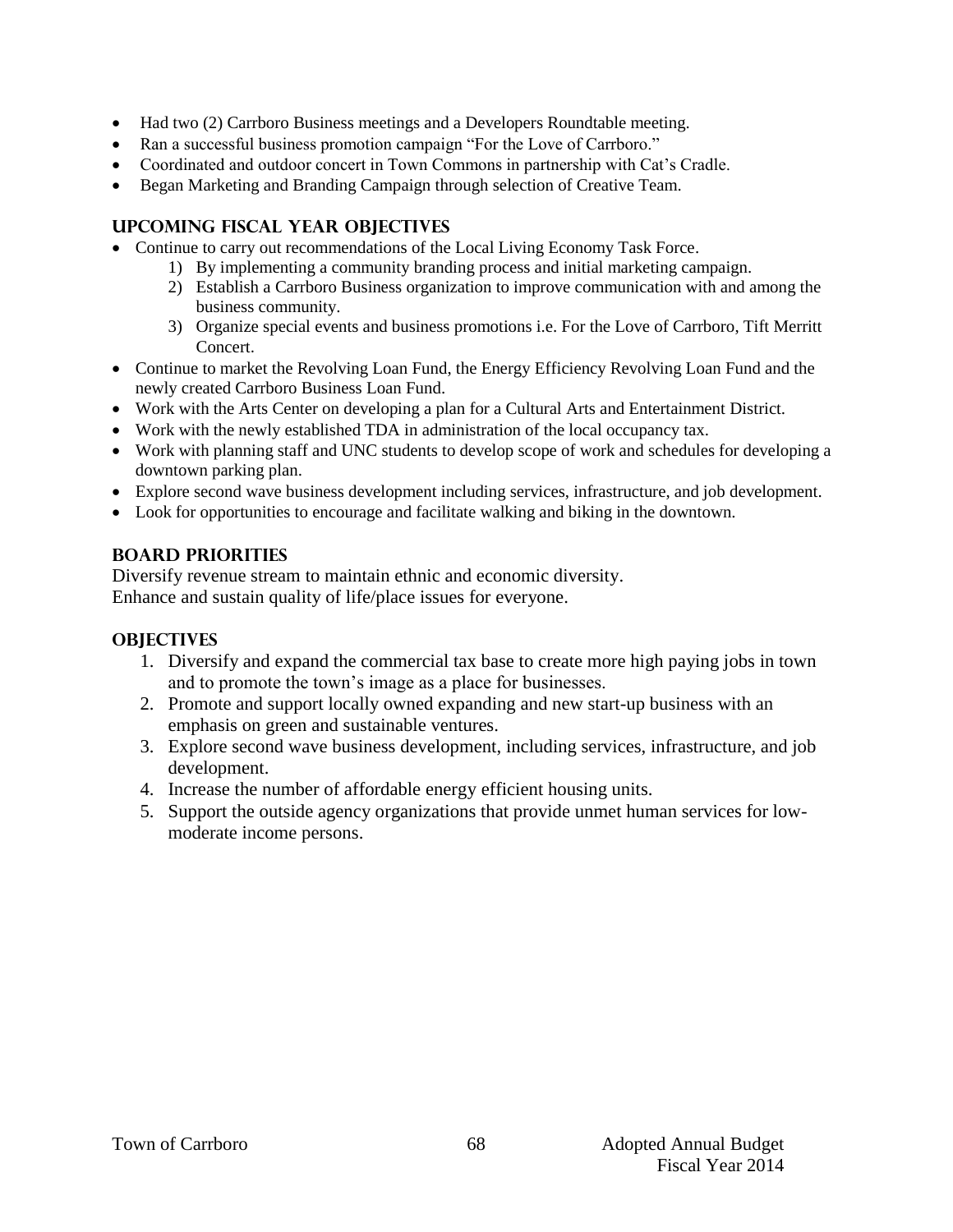#### **PERFORMANCE MEASURES**

|                            | FY2010-11     | FY2011-12      | FY2012-13        | FY2013-14        |
|----------------------------|---------------|----------------|------------------|------------------|
|                            | <b>ACTUAL</b> | <b>ACTUAL</b>  | <b>ESTIMATED</b> | <b>PROJECTED</b> |
| Increase the               |               |                |                  |                  |
| <b>Commercial Space</b>    | n/a           | 1,656,632      | 1,681,632        | 1,710,632        |
| <b>Square Footage</b>      |               |                |                  |                  |
| <b>Business Privilege</b>  | n/a           | 948            | 950              | 950              |
| License Issued             |               |                |                  |                  |
| <b>Business</b>            | n/a           | 6              | 10               | 12               |
| Contacts/Counseling        |               |                |                  |                  |
| Annual Savings on the      | n/a           | \$440          | \$4,324          | \$5,000          |
| <b>EERLF</b>               |               |                |                  |                  |
| <b>Funds Allocated to</b>  |               |                |                  |                  |
| Non-Profits                | n/a           | \$145,883      | \$153,177        | \$175,000        |
| Number of Non-Profits      | n/a           | 48             | 45               | 48               |
| Applying                   |               |                |                  |                  |
| Number of Affordable       |               |                |                  |                  |
| <b>Housing Units</b>       | n/a           | $\overline{0}$ | 20               | 30               |
| Approved                   |               |                |                  |                  |
| Number of Affordable       | n/a           | 3              | 8                | 9                |
| <b>Housing Units Built</b> |               |                |                  |                  |

### **Budget summary**

#### **ECONOMIC AND COMMUNITY DEVELOPMENT - DEPARTMENTAL TOTAL**

| 2011-12       | 2012-13        | 2013-14        |               |
|---------------|----------------|----------------|---------------|
| <b>ACTUAL</b> | <b>ADOPTED</b> | <b>ADOPTED</b> | <b>CHANGE</b> |
|               | <b>BUDGET</b>  | <b>BUDGET</b>  |               |

#### **SUMMARY**

| <b>TOTAL</b>          | 149,097 | 154,396 | 259,934                  | 68%  |
|-----------------------|---------|---------|--------------------------|------|
|                       |         |         |                          |      |
| <b>CAPITAL OUTLAY</b> |         |         | $\overline{\phantom{0}}$ | 0%   |
| <b>OPERATIONS</b>     | 37,012  | 44,043  | 141,793                  | 222% |
| PERSONNEL             | 112,084 | 110,353 | 118,141                  | 7%   |

#### **Changes in budget from prior year adopted budget**

The primary change in the Economic and Community Development budget is the addition of the 300 E. Main St. parking lot lease.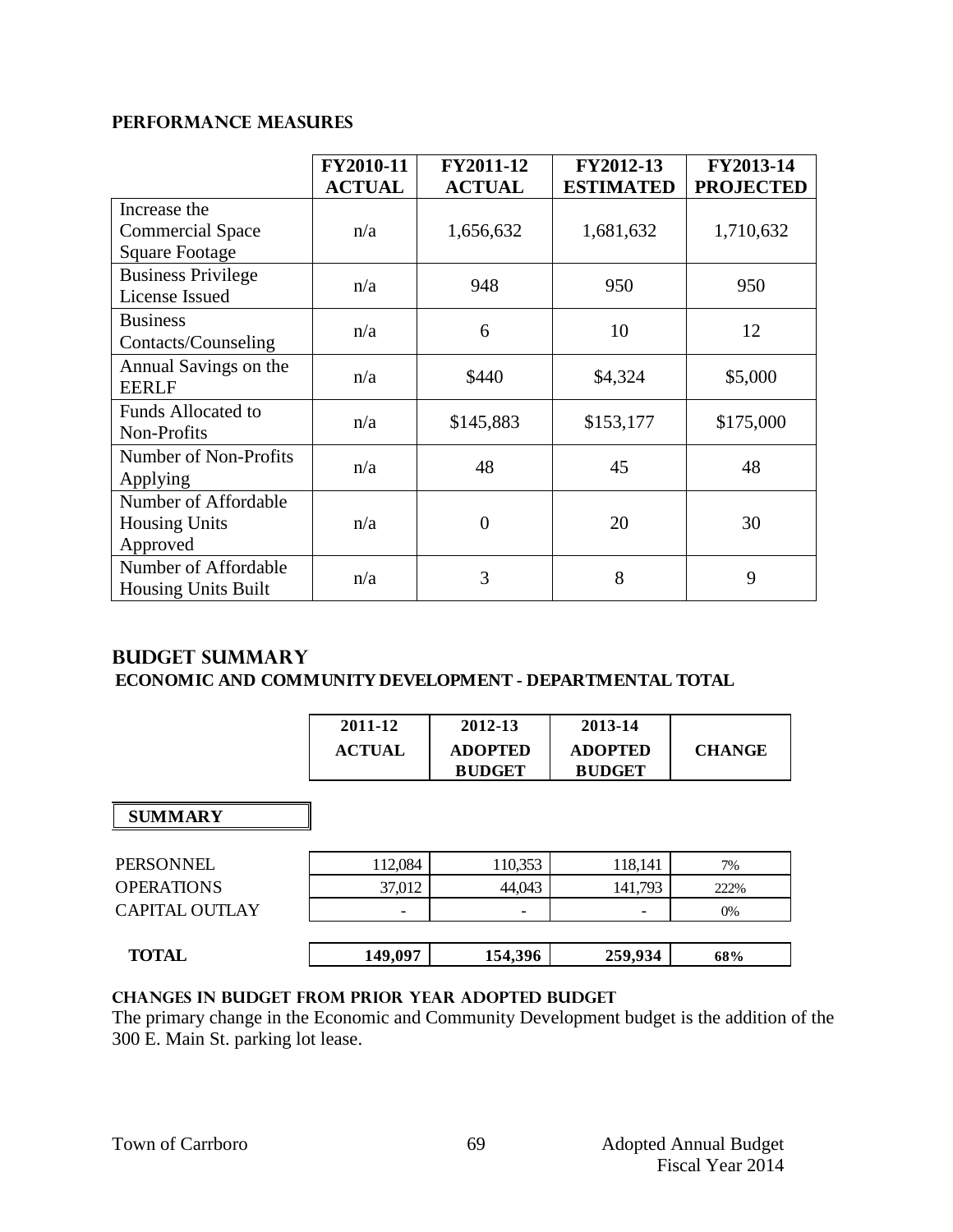## **TOWN CLERK**



#### **PURPOSE**

The Town Clerk prepares Board of Aldermen meeting agendas and minutes and makes them available to citizens and town staff; maintains official town documents; prepares and makes available updates to the Town Code and provides support for the Mayor and Board of Aldermen.

#### **Goals**

- Serve the Board and the public by facilitating the production of meeting agendas and minutes in a clear, timely fashion.
- Provide complete, accurate, and error free minutes to the Board of Aldermen so they can be approved without amendments.
- Maintain and organize official town documents, including the Town Code and all Town Contracts, for the use of the Board, staff, and the public.
- Provide multiple public access points for all minutes and agendas.
- Increase the use of available technology in storage and retreiveal of all town documents.

#### **Services provided & activities**

- Prepares minutes and agendas of Board of Aldermen meetings and makes these documents available electronically through the Town's website and stores the documents permanently.
- Posts video and audio of all Board of Aldermen meetings to the website.
- Maintains updated Town Code and posts on the town website.
- Maintains an accurate record of all ordinances approved by the Board of Aldermen.
- Prepares and distributes the monthly Calendar of Meetings.
- Prepares the Calendar of Agenda Items for review by the Town Manager.
- Maintains a roster of advisory boards and commissions and facilitates the application and appointment process.
- Plans the annual advisory board recognition dinner.
- Researches town records upon request.
- Indexes and stores all Town Contracts and/or agreements.

#### **Previous year accomplishments**

• Scanned 10 years of Board of Aldermen's meeting minutes and made them available on the Town's website.

|  |  |  | <b>Town of Carrboro</b> |
|--|--|--|-------------------------|
|--|--|--|-------------------------|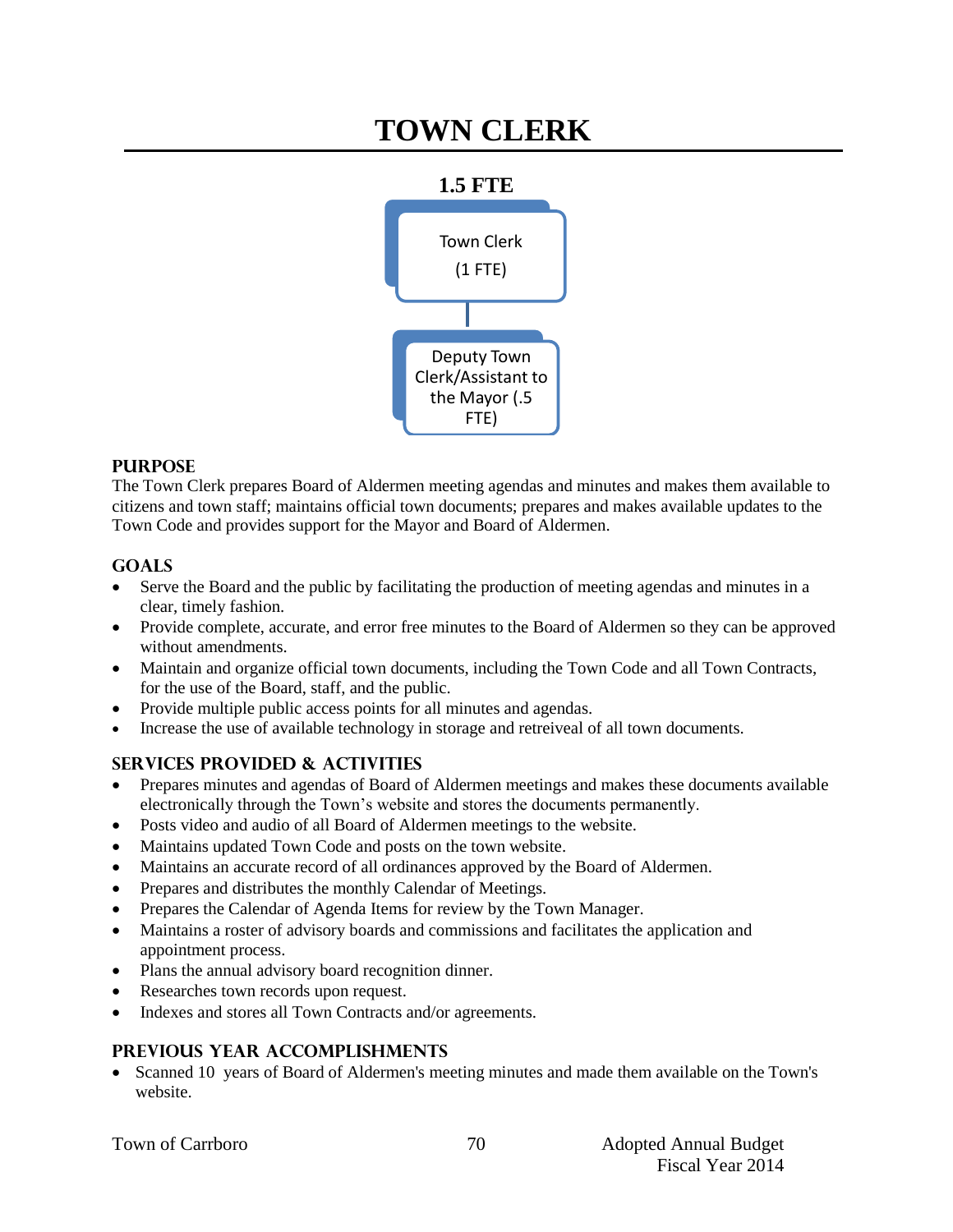- Posted 100% of the updates to the Town Code on the Town's website within one week of adoption.
- Attended 42 Board of Aldermen meetings.
- Prepared agendas and minutes for 42 Board of Aldermen meetings.

#### **Upcoming Fiscal year objectives**

- To increase the number of electronically indexed contracts.
- To continue scanning back-up files for pre-1994 Board of Aldermen's meetings and make them searchable on the town's website.
- To increase the number of scanned contracts from 15% to 25%.
- To implement Granicus agenda, meeting, and minute management software.

#### **BOARD PRIORITIES**

Enhance and sustain quality of life/place issues for everyone.

#### **OBJECTIVES**

- 1. Index and store all Town contracts and/or agreements.
- 2. Prepare minutes and make available on the website.
- 3. Increase the number of scanned contracts.
- 4. Increase the number of electronically indexed contracts.
- 5. Implement Granicus agenda, meeting, and minute management software.

#### **PERFORMANCE MEASURES**

|                                                                       | FY2010-11<br><b>ACTUAL</b> | FY2011-12<br><b>ACTUAL</b> | FY2012-13<br><b>ESTIMATED</b> | FY2013-14<br><b>PROJECTED</b> |
|-----------------------------------------------------------------------|----------------------------|----------------------------|-------------------------------|-------------------------------|
| # of Town Contracts on<br>file with the Town Clerk                    | 1,639                      | 1,730                      | 1,800                         | 1,870                         |
| # of Board of Aldermen<br>Minutes Prepared by<br><b>Town Clerk</b>    | 30                         | 35                         | 30                            | 35                            |
| # Employee Hours Spent<br><b>Electronically Indexing</b><br>Contracts | 120                        | 120                        | 120                           | 120                           |
| # of Town Contracts<br><b>Electronically Indexed</b>                  | 1,500                      | 1,750                      | 1,770                         | 1,840                         |
| <b>Employee Hours Per Set</b><br>of Aldermen Minutes<br>Prepared      | 2.5                        | 2.5                        | 2.5                           | 2.0                           |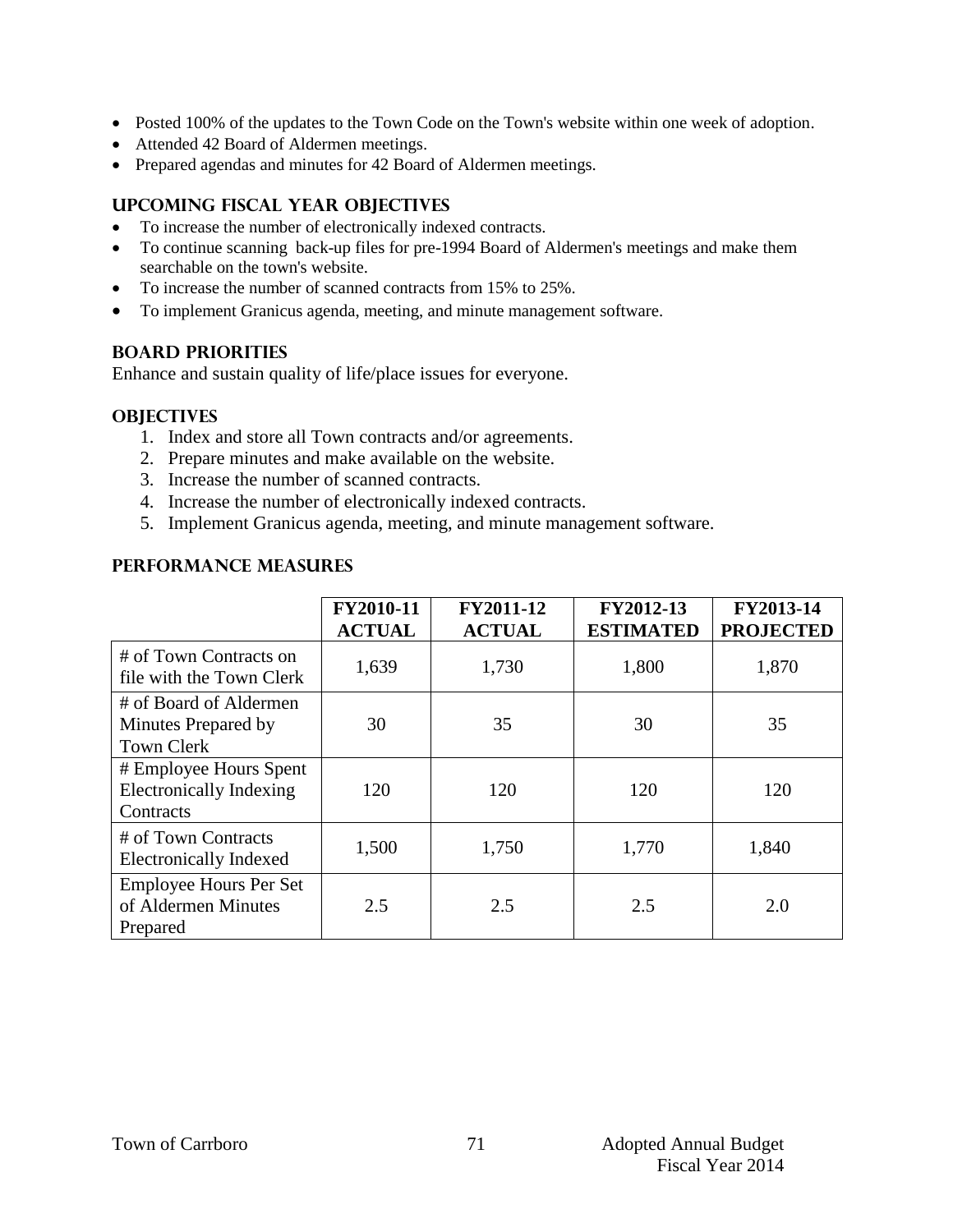## **Budget summary TOWN CLERK - DEPARTMENTAL TOTAL**

| 2011-12       | 2012-13        | 2013-14        |               |
|---------------|----------------|----------------|---------------|
| <b>ACTUAL</b> | <b>ADOPTED</b> | <b>ADOPTED</b> | <b>CHANGE</b> |
|               | <b>BUDGET</b>  | <b>BUDGET</b>  |               |

### **SUMMARY**

| <b>TOTAL</b>      | 86,208                   | 90,417 | 124,521 | 38% |
|-------------------|--------------------------|--------|---------|-----|
|                   |                          |        |         |     |
| CAPITAL OUTLAY    | $\overline{\phantom{0}}$ | -      |         | 0%  |
| <b>OPERATIONS</b> | 12,034                   | 18,450 | 20,400  | 1%  |
| PERSONNEL         | 74,174                   | 71,967 | 104,121 | 45% |

#### **Changes in budget from prior year adopted budget**

Changes in the Town Clerk's budget are due to moving the Assistant to the Mayor/Deputy Clerk position from the Mayor and Board of Aldermen budget.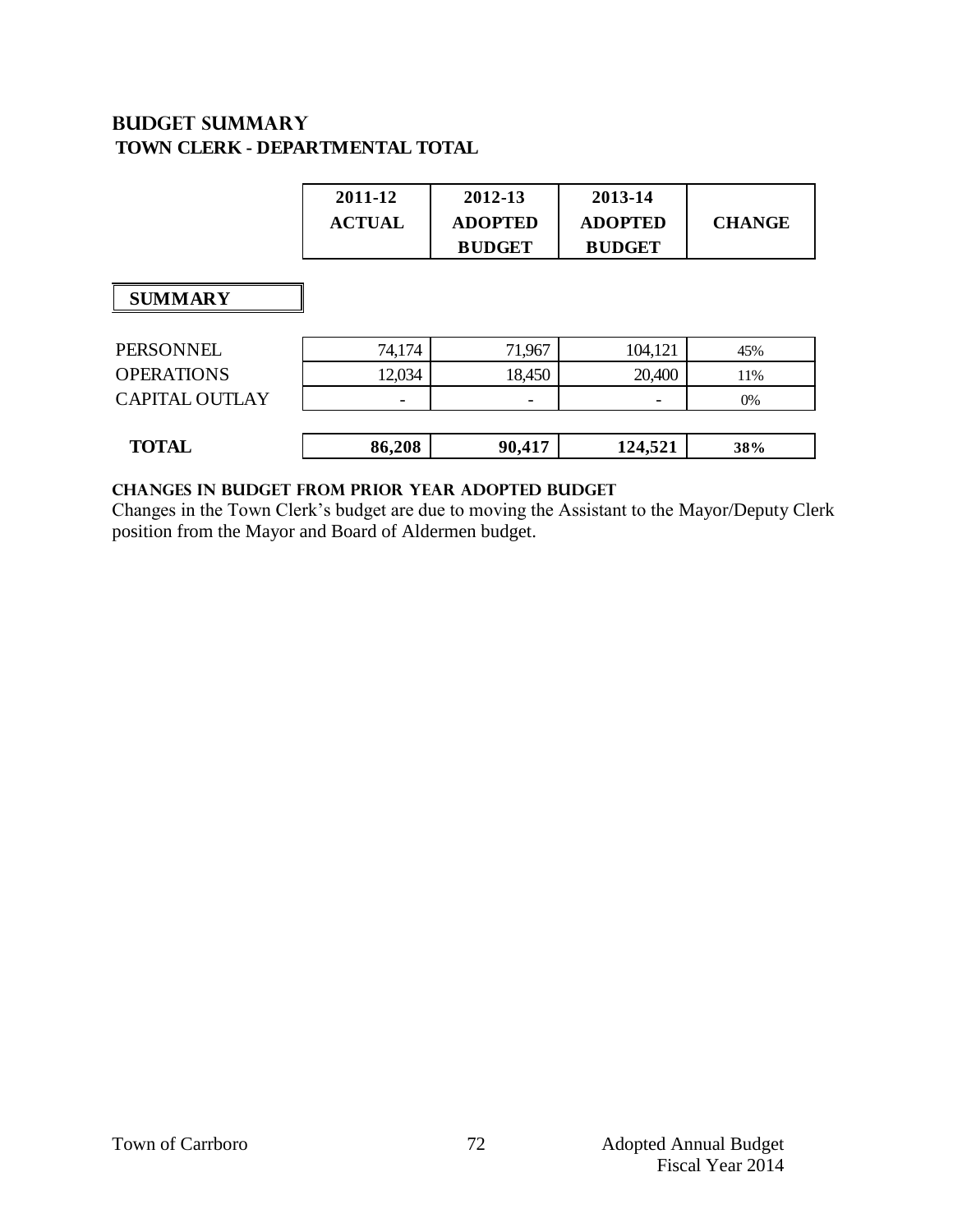## **MANAGEMENT SERVICES**

## **6.5 FTE**



### **PURPOSE**

To provide financial management support for the delivery of town-wide services through the administration of financial, budget, payroll, accounts payables, billing and collections, and project development through best business practices.

## **SERVICES PROVIDED & ACTIVITIES**

- Coordinate the annual independent audit and CAFR.
- Coordinate development of operating and capital budgets.
- Provide financial reporting as required by state and federal law.
- Process payroll and accounts payables.
- Perform billing and collections for privilege license applications; dumpster billing; and other various Town delivered services.
- Manage cash and investments to ensure sufficient cash is available to pay current obligations and that idle cash is invested in accordance with state law.
- Issues purchase orders for goods and services, solicits bids, and manages procurement card program.
- Manage risk and insurance program, including claims management, general liability, police, and public officials, and auto/property liability.

#### **GOALS**

- To strengthen financial accountability throughout the organization.
- To process and record all transactions accurately and timely.
- To make financial information available to decision makers on a regular and timely basis.
- To evaluate and implement strategies to utilize technology for increased operating efficiency, effectiveness, and cost savings.

#### **PREVIOUS YEAR ACCOMPLISHMENTS**

- Implemented on-line processing in MUNIS system of purchase requisitions and purchase orders.
- Issued \$4.6 million general obligation bonds to continue financing sidewalk and greenways construction.
- Completed successful audit for year ending June 30, 2012 with no audit findings.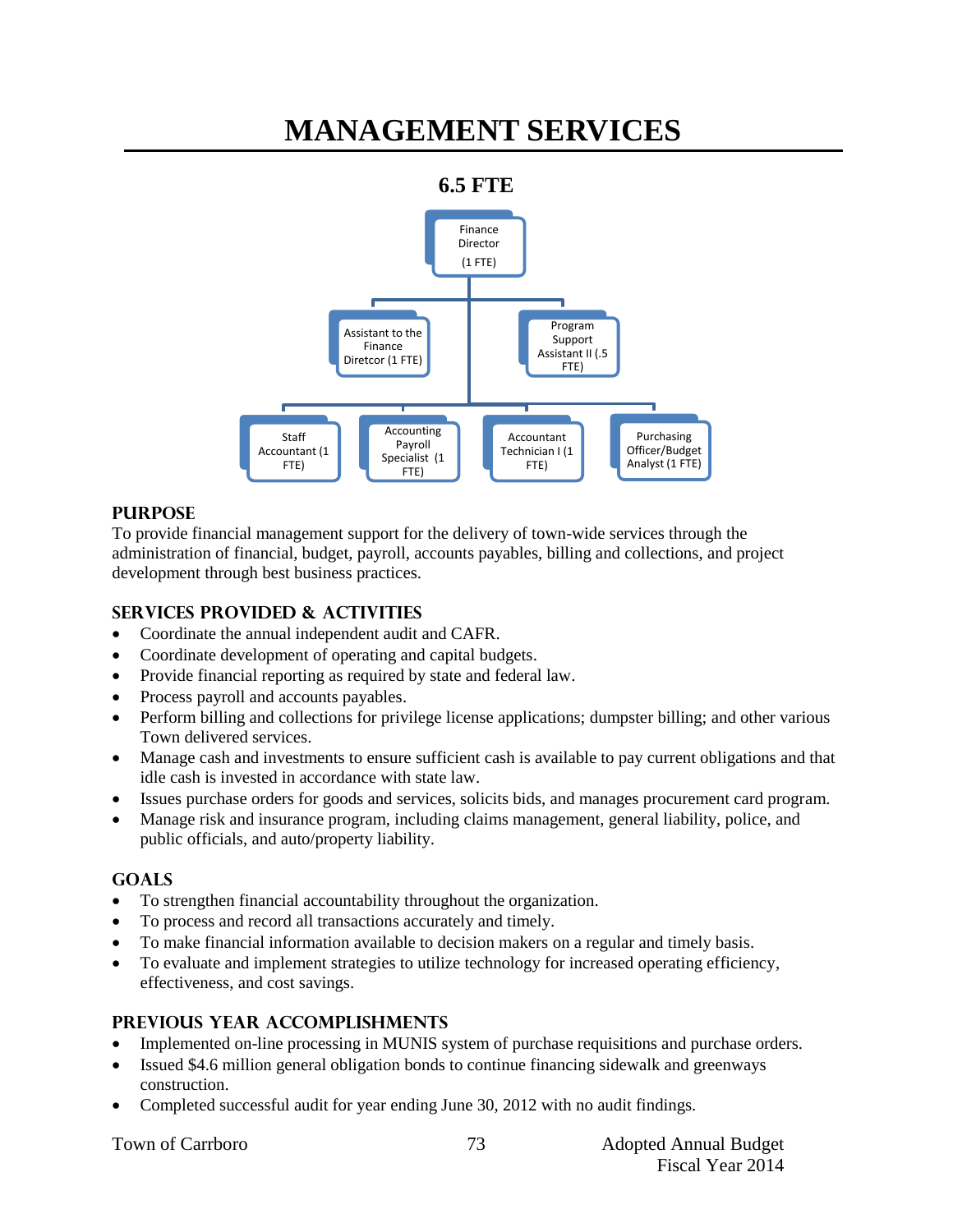- Received Distinguished Budget Presentation Award from the Government Finance Officers Association.
- Received Certificate of Achievement for Excellence in Financial Reporting from the Government Finance Officers Association.
- Coordinated successful public auction for the sale of surplus property.

## **UPCOMING FISCAL YEAR ACTIVITIES**

- Increase knowledge and awareness among departments on the use of MUNIS financial system.
- Secure favorable financing for vehicles and equipment replacement.
- Continue to identify strategies for streamlining administrative processes.
- Review and update policies and procedures.
- Coordinate annual audit and file all required financial reports with state and/or federal agencies.
- Continue to review opportunities for local purchasing.

#### **BOARD PRIORITIES**

Management Services supports all departments in their effort to meet board priorities  $\&$ objectives.

### **OBJECTIVES**

- 1. Process and record all transactions accurately and in a timely manner.
- 2. Coordinate development of operating and capital budgets.
- 3. Coordinate annual independent audit and CAFR.

## **PERFORMANCE MEASURES**

|                                                                                                                    | FY2010-11<br><b>ACTUAL</b> | FY2011-12<br><b>ACTUAL</b> | FY2012-13<br><b>ESTIMATED</b> | FY2013-14<br><b>PROJECTED</b> |
|--------------------------------------------------------------------------------------------------------------------|----------------------------|----------------------------|-------------------------------|-------------------------------|
| Process Payroll for Town<br><b>Employees According to</b><br>Schedule                                              | 26                         | 26                         | 26                            | 26                            |
| Number of Invoices<br>Processed                                                                                    | 4,792                      | 4,992                      | 5,091                         | 5,091                         |
| Number of Purchase<br><b>Orders Issued</b>                                                                         | 292                        | 370                        | 400                           | 492                           |
| <b>Close Each Accounting</b><br>Period According to<br>Schedule                                                    | 12                         | 12                         | 12                            | 12                            |
| Develop an Annual<br><b>Budget that Qualifies for</b><br>GFOA Distinguished<br><b>Budget Presentation</b><br>Award | 1                          |                            | 1                             |                               |
| Issue a CAFR that<br>Qualifies for the GFOA<br>Certificate of<br>Achievement                                       | 1                          |                            |                               |                               |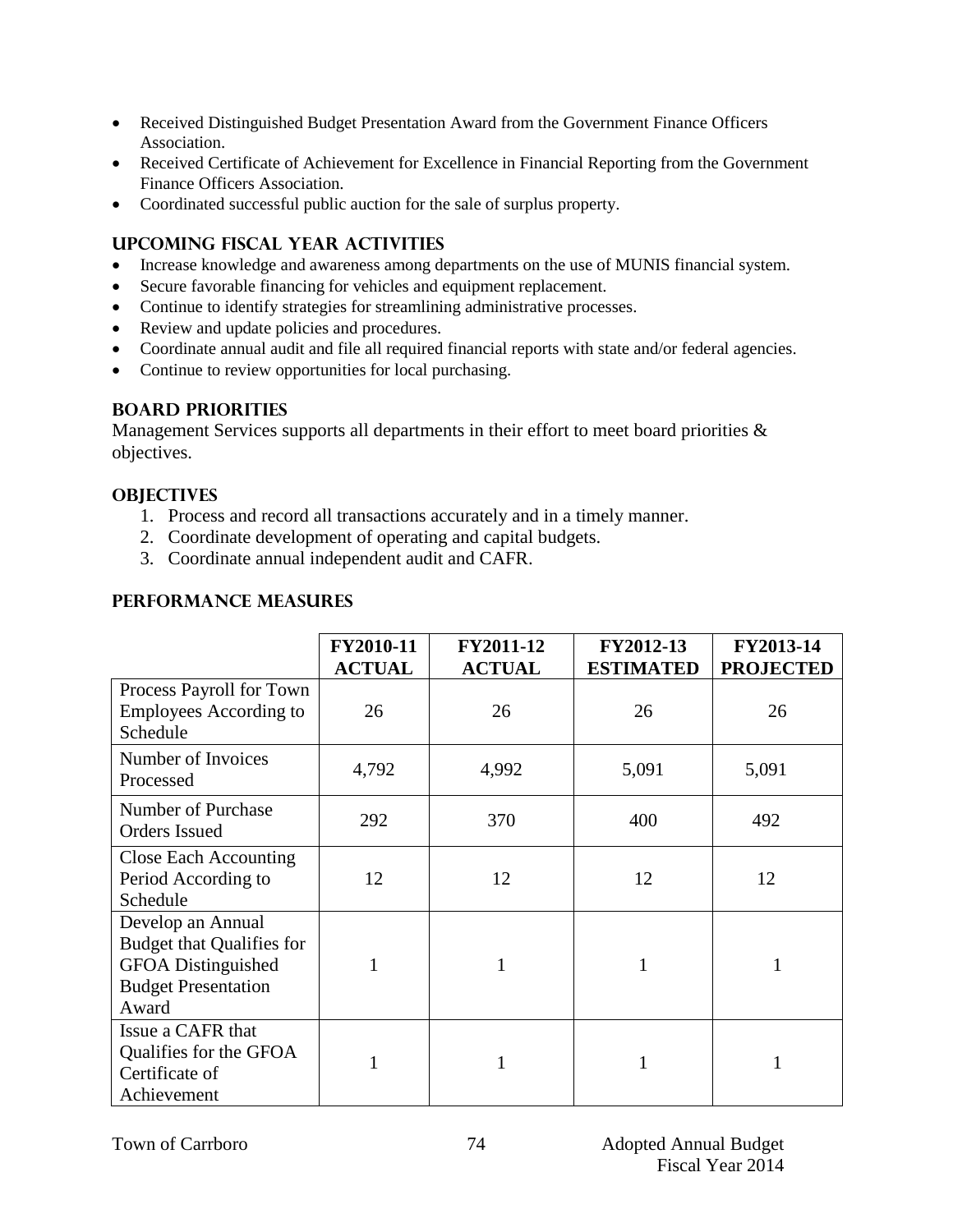## **Budget summary MANAGEMENT SERVICES - DEPARTMENTAL TOTAL**

| 2011-12       | 2012-13        | 2013-14        |               |
|---------------|----------------|----------------|---------------|
| <b>ACTUAL</b> | <b>ADOPTED</b> | <b>ADOPTED</b> | <b>CHANGE</b> |
|               | <b>BUDGET</b>  | <b>BUDGET</b>  |               |

## **SUMMARY**

| PERSONNEL             | 452,819 | 483,918   | 501,406   | 4% |
|-----------------------|---------|-----------|-----------|----|
| <b>OPERATIONS</b>     | 546,769 | 544,034   | 561,029   | 3% |
| <b>CAPITAL OUTLAY</b> |         |           |           | 0% |
|                       |         |           |           |    |
| <b>TOTAL</b>          | 999,588 | 1,027,952 | 1,062,435 | 3% |
|                       |         |           |           |    |

#### **changes in budget from prior year adopted budgeT**

The change in personnel reflects an increase in salary due to last fiscal year increase which was budgeted in non-departmental. The increase in Operations is in Contractual Services.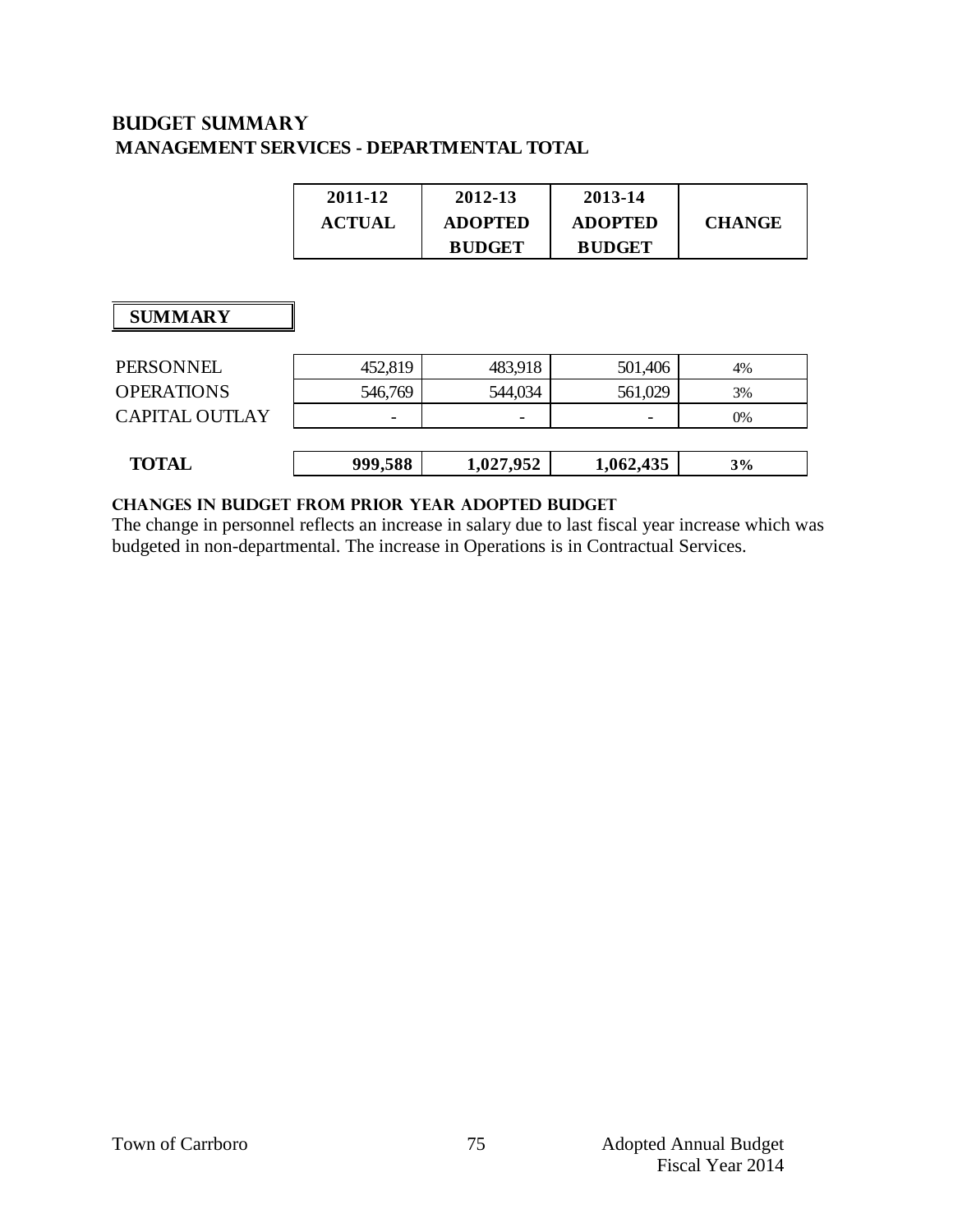## **HUMAN RESOURCES**



#### **PURPOSE**

Partner with the management team to recruit, hire, develop, and retain a highly qualified diverse staff dedicated to delivering exemplary customer service and to creating an atmosphere of positive employee relations that focuses on the health and well-being of all employees.

### **GOALS**

- Provide rewarding equal employment opportunities conducive to attracting applicants and retaining employees who have the education and experience commensurate with the position requirements.
- Focus on efforts to maintain positive employee relations through training, communication, and better together initiatives.
- Seek ways to improve and/or maintain a competitive and affordable fringe benefits package.
- Maintain a pay and position classification plan that is competitive with the external market while providing internal equity.

## **SERVICES PROVIDED & ACTIVITIES**

- Advertises vacant positions, receives and screens employment applications, and assists departments with the hiring process.
- Conducts new employee orientations, including benefits enrollment sessions and surveys.
- Administers benefits program, including counseling all employees on benefits plan(s) and options.
- Sponsors munch-n-learn wellness activities.
- Counsels supervisors and employees on performance issues.
- Conducts salary surveys.
- Provides staff development training to employees.
- Assists departments with personnel and employee relations issues.
- Administers and monitors the performance evaluation process.
- Keeps supervisors and department heads abreast of legislative changes and guidelines that affect personnel administration.
- Maintains confidential personnel files in accordance with the General Statutes and completes reports according to state and federal regulations.

## **PREVIOUS YEAR ACCOMPLISHMENTS**

- Implemented the board directive to "ban the box" from Town employment applications.
- Provided opportunity for employees to learn about affordable housing through Community Home Trust.
- Sponsored BB&T "At Work" Program for employees.
- Conducted benefits enrollment meetings townwide.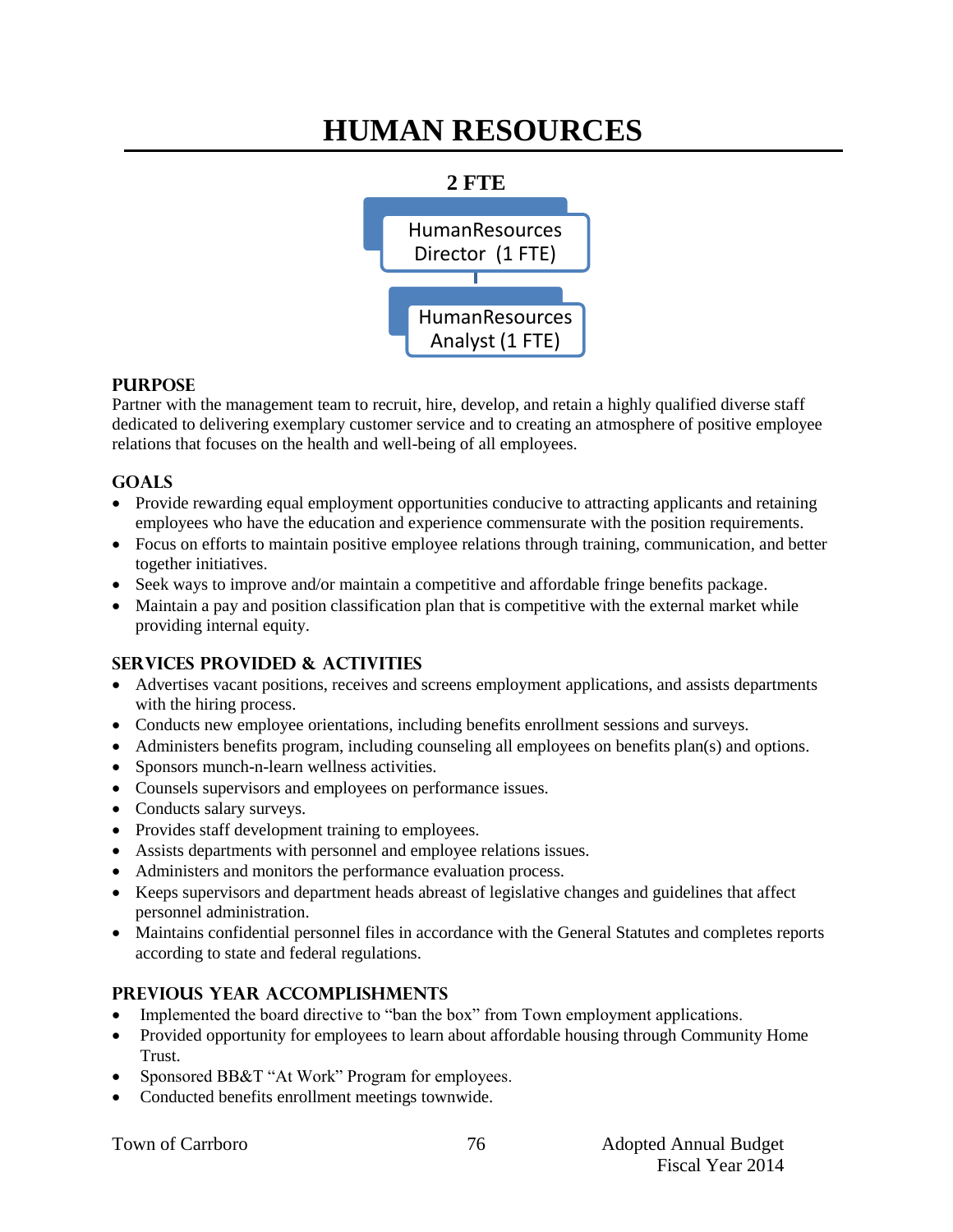- Successfully negotiated a decrease in health insurance premiums.
- Provided customer service and supervisory training to staff.
- Sponsored flu shot clinic.
- Provided career counseling and interviewing techniques to unemployed residents.
- Coordinated the Combined Giving Campaign.
- Provided mini wellness day with chair massages and healthy snack options.
- Offered stress management munch 'n learn.
- Hosted receptions for retiring personnel.
- Sponsored employee recognition and appreciation activities and hosted potluck luncheon.
- Provided employment training sessions for high school students and the Employment Security Commission.
- Conducted new employee orientation sessions and benefits enrollment seminars.
- Assisted in the resolution of numerous employee relations matters.
- Used various methods to demonstrate appreciation of Town staff to enhance employee morale.

### **UPCOMING FISCAL YEAR OBJECTIVES**

- Work with IT to implement on-line employment applications and explore digital implementation of the performance review and development system in conjunction with the website redesign project.
- Continue to work with the Town's benefits broker and insurance providers to seek ways to reduce benefits costs while maintaining a comprehensive and competitive benefits package.
- Offer on-site training opportunities in the area of technology.
- Document department work procedures for the purposes of succession planning.
- Collaborate with Management Services to integrate human resources and payroll operations and procedures using the MUNIS Financial System.
- Provide enhanced wellness education opportunities to staff and explore the use of incentives to boost participation in wellness events.
- Continue to offer customer service and supervisory training opportunities.
- Assist in implementing the results of the employee survey conducted by the Manager's Office.

#### **BOARD PRIORITIES**

Enhance quality of life/place issues for everyone.

#### **OBJECTIVES**

1. Provide wellness education opportunities.